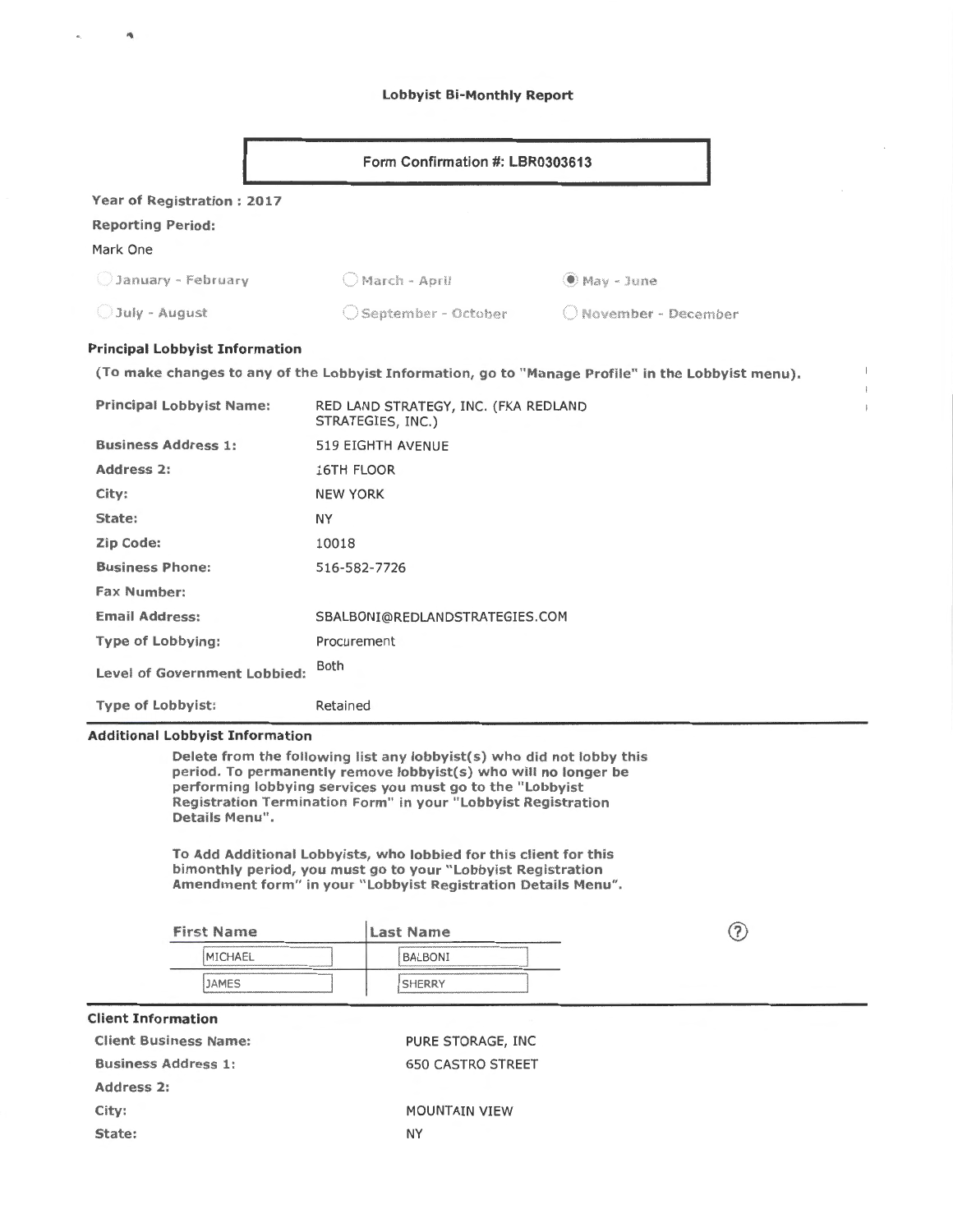| Person<br>Person, State Agency, Municipality or Legislative Body lobbied:                                                                                                                                                            |                                  |     |
|--------------------------------------------------------------------------------------------------------------------------------------------------------------------------------------------------------------------------------------|----------------------------------|-----|
| IT PROCUREMENT OPPORTUNITIES                                                                                                                                                                                                         |                                  |     |
| <b>Subject</b><br>Subjects on which you lobbied:                                                                                                                                                                                     |                                  |     |
| D. Total expenses for current period : \$0                                                                                                                                                                                           |                                  |     |
|                                                                                                                                                                                                                                      |                                  | Top |
| $\vee$ Check box to agree with previous statement or enter expenses below                                                                                                                                                            |                                  |     |
| I have no itemized expenses to report for this period.                                                                                                                                                                               |                                  |     |
| C. Itemize all expenses exceeding \$75 : $\circled{?}$                                                                                                                                                                               |                                  |     |
| B. Report in the aggregate all expenses for salaries of non-lobbying employees :                                                                                                                                                     |                                  | 0   |
| A. Report in the aggregate all expenses less than or equal to \$75 :                                                                                                                                                                 |                                  | 0   |
| Summary of Compensation and Reimbursed Expenses for this period<br>Compensation<br><b>Reimbursed Expenses</b><br>(Current Period Only)<br>(Current Period Only)<br>4000<br>0<br><b>Other Lobbying Expenses (Current Period Only)</b> |                                  |     |
| <b>Business Phone:</b>                                                                                                                                                                                                               |                                  |     |
| Country:                                                                                                                                                                                                                             |                                  |     |
| Zip Code:                                                                                                                                                                                                                            |                                  |     |
| State:                                                                                                                                                                                                                               |                                  |     |
| City:                                                                                                                                                                                                                                |                                  |     |
| Address 2:                                                                                                                                                                                                                           |                                  |     |
| Name:<br><b>Business Address 1:</b>                                                                                                                                                                                                  |                                  |     |
|                                                                                                                                                                                                                                      | <b>Third Party Information</b>   |     |
| Chief Administrative Officer Title:                                                                                                                                                                                                  | DIRECTOR PUBLIC SECTOR CONTRACTS |     |
| <b>Chief Administrative Officer Last Name:</b>                                                                                                                                                                                       |                                  |     |
| <b>Chief Administrative Officer First Name:</b>                                                                                                                                                                                      | KIMBERLY                         |     |
| <b>Fax Number:</b>                                                                                                                                                                                                                   | $(301)$ 717-9968                 |     |
| <b>Business Phone:</b>                                                                                                                                                                                                               | $(301)$ 717-9968                 |     |
| Country:                                                                                                                                                                                                                             | 94041<br>US                      |     |
| Zip Code:                                                                                                                                                                                                                            |                                  |     |

Bill

 $\sim$   $\lambda$ 

 $\blacksquare$ 

Bill, Rule, Regulation, Rate Number or brief description relative to the introduction or intended introduction of legislation or a resolution on which you lobbied:

No details were entered.

NYS COMPTROLLER, NYS ITS

Title